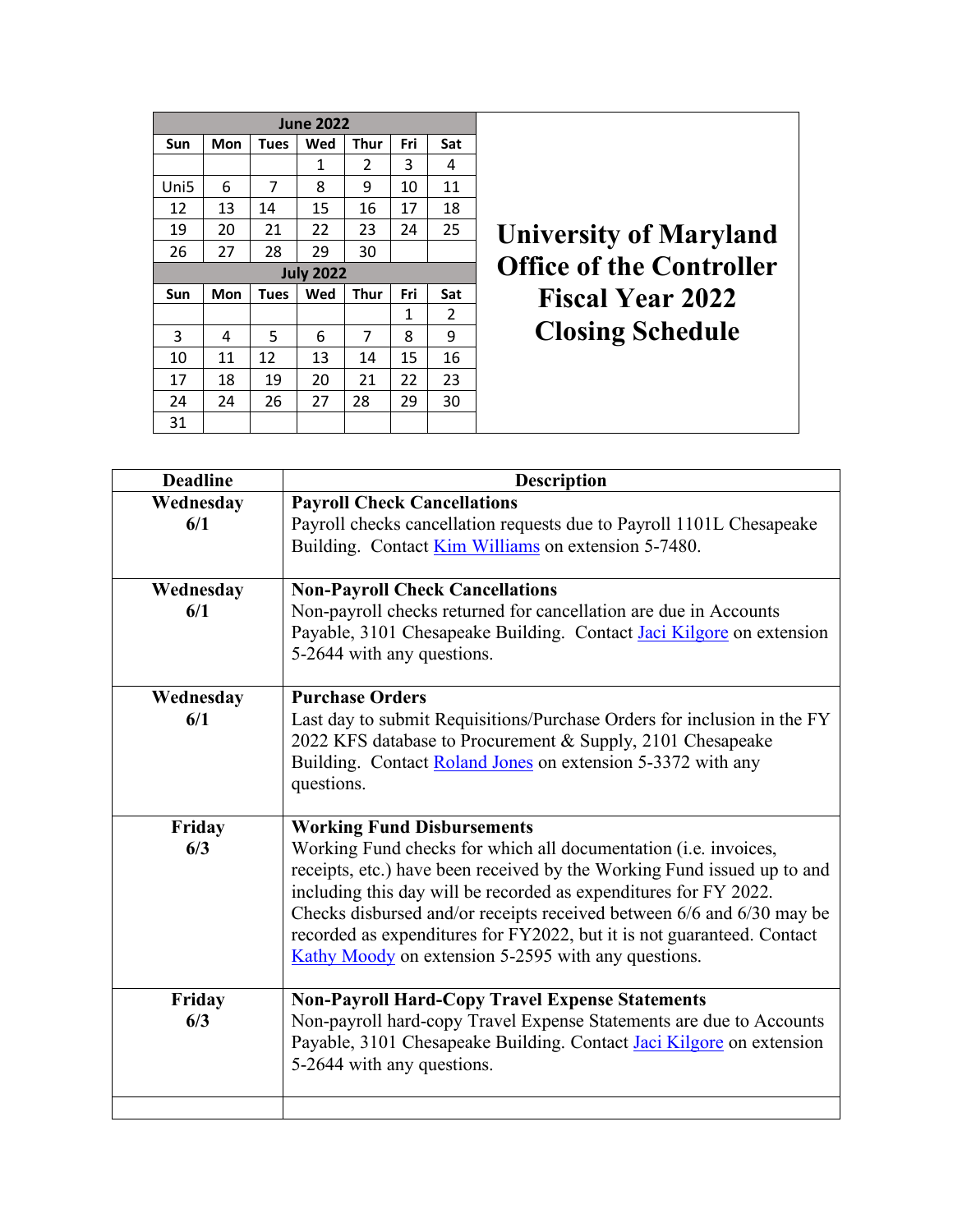| <b>Description</b>                                                                                                                                                                                                                                                                                                                                     |
|--------------------------------------------------------------------------------------------------------------------------------------------------------------------------------------------------------------------------------------------------------------------------------------------------------------------------------------------------------|
| <b>Vendor Invoices</b>                                                                                                                                                                                                                                                                                                                                 |
| Vendor invoices must be received, all Disbursement Vouchers must be<br>approved in KFS, and the original documentation delivered to Accounts<br>Payable, 3101 Chesapeake Building, to be recorded as expenditures by<br>June 30.                                                                                                                       |
| Contact Jaci Kilgore on extension 5-2644 with any questions.<br>*Note* – All Payment Requests (PREQ's) must be approved in<br>KFS by Monday 6/27.                                                                                                                                                                                                      |
| <b>Expenditure Accruals</b><br>Additional expenditures for goods and services received by June 30<br>may be recorded in FY 2022 upon request if material in amount and<br>substantiated by invoices and receiving confirmation reports. Business<br>officers should refer to the upcoming annual 3D's memo for additional<br>guidance on the accruals. |
| <b>Travel Card Management System Reallocation</b><br>All travel card reallocation (including trip number and cost code<br>updates) for the billing period of 4/09/22-5/08/22 must be completed by<br>5:30pm. Contact Pamela McNally on extension 5-2898 with any<br>questions.                                                                         |
| <b>Stores - Guy Brown and Rudolph</b><br>All Stores orders for Guy Brown and Rudolph, which are placed by<br>this date and delivered on 6/13, will be charged to FY 2022<br>funds. Contact Tyler Parsons on extension 5-5718 with any questions.                                                                                                       |
| Freight<br>Freight Invoices need to be delivered to Physical Distribution by this<br>date to be charged to FY 2022 funds. Contact Doug Waterman on<br>extension 5-5852 with any questions.                                                                                                                                                             |
| <b>Terrapin Trader</b><br>All purchases from Terrapin Trader will be charged to FY 2022 funds.<br>Contact Mike Painter on extension 5-5008 with any questions.                                                                                                                                                                                         |
| <b>Student Financial Services and Cashiering Distributes FY22 Credit</b><br><b>Card Revenue</b><br>This is the last day for the SFSC Office to distribute FY 2022 credit                                                                                                                                                                               |
|                                                                                                                                                                                                                                                                                                                                                        |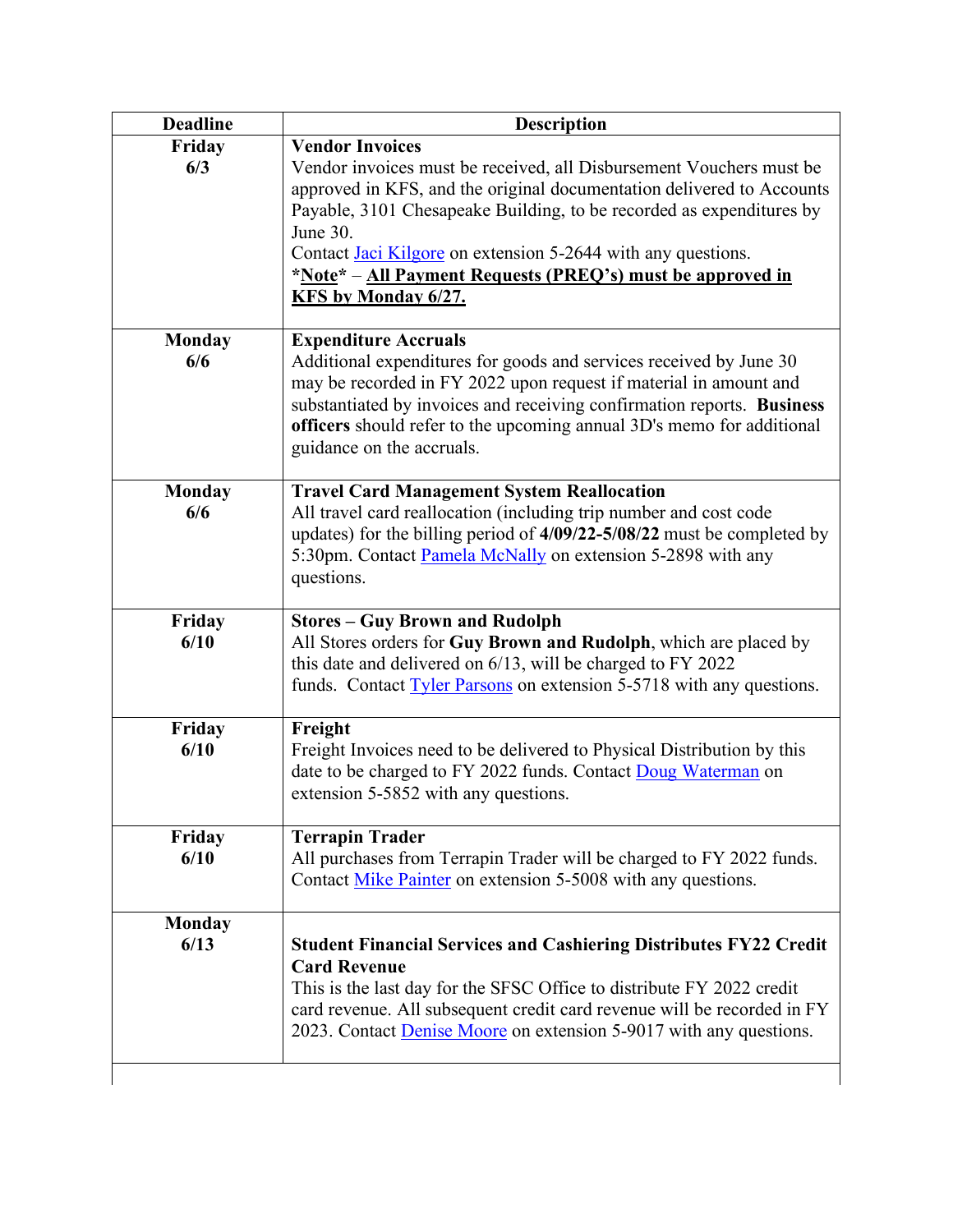| <b>Deadline</b> | <b>Description</b>                                                                                                                              |
|-----------------|-------------------------------------------------------------------------------------------------------------------------------------------------|
| Wednesday       | <b>Electronic Forms (ELF) Travel Management Program</b>                                                                                         |
| 6/15            | This is the last day for an ELF employee travel form to be approved.                                                                            |
|                 | All approved employee reimbursements will be included in the<br>paycheck on 6/24. Contact Pamela McNally on extension 5-2898 with               |
|                 | any questions.                                                                                                                                  |
|                 |                                                                                                                                                 |
| Wednesday       | <b>Terrapin Technology Store</b>                                                                                                                |
| 6/15            | All purchases placed by June $15th$ , will be charged to FY 2022 funds.                                                                         |
|                 | Contact Atlas Hill on extension 5-0402 with any questions.                                                                                      |
| Friday          | <b>Purchasing Card Transactions</b>                                                                                                             |
| 6/17            | Last day to use the purchasing card for FY22 transactions. Contact                                                                              |
|                 | Pamela McNally on extension 5-2898 with any questions.                                                                                          |
| Tuesday         | <b>KFS Budget Amendments (BAs)</b>                                                                                                              |
| 6/21            | All Budget Amendments must be Finalized by this date to be reflected                                                                            |
|                 | in KFS to be recorded in FY 2022. Contact Joe Miller on extension 5-                                                                            |
|                 | 1916 with any questions.                                                                                                                        |
| Friday          | <b>Open Commitment Cancellations - Purchase Orders</b>                                                                                          |
| 6/24            | Please refer to the how to remove Purchase Order Encumbrances                                                                                   |
|                 | instructions located on https://kualifinancial.umd.edu/KFS/                                                                                     |
| Friday          | <b>Open Commitment Cancellations - Travel</b>                                                                                                   |
| 6/24            | Please refer to the how to remove Travel Encumbrances instructions                                                                              |
|                 | located on https://kualifinancial.umd.edu/KFS/                                                                                                  |
|                 |                                                                                                                                                 |
| 6:00pm, Friday  | Automated "Feeder" Systems Final Input to KFS*                                                                                                  |
| 6/24            | All batches from automated billing/posting systems must be submitted<br>and transferred to the KFS system by Friday, 6/24. Any batches that are |
|                 | rejected in the nightly batch cycle on 6/24 should be corrected and                                                                             |
|                 | resubmitted no later than COB on 6/27. Systems not meeting this cut-                                                                            |
|                 | off date should be batch-dated July 1 with Fiscal Year = $2023$ (and                                                                            |
|                 | University Fiscal Period = '01' for KFS formatted files) and assigned                                                                           |
|                 | the first batch number of FY 2023. Contact Delonte Howell on                                                                                    |
|                 | extension 5-1172 with any questions.                                                                                                            |
|                 |                                                                                                                                                 |
|                 |                                                                                                                                                 |
|                 |                                                                                                                                                 |
|                 |                                                                                                                                                 |
|                 |                                                                                                                                                 |
|                 |                                                                                                                                                 |
|                 |                                                                                                                                                 |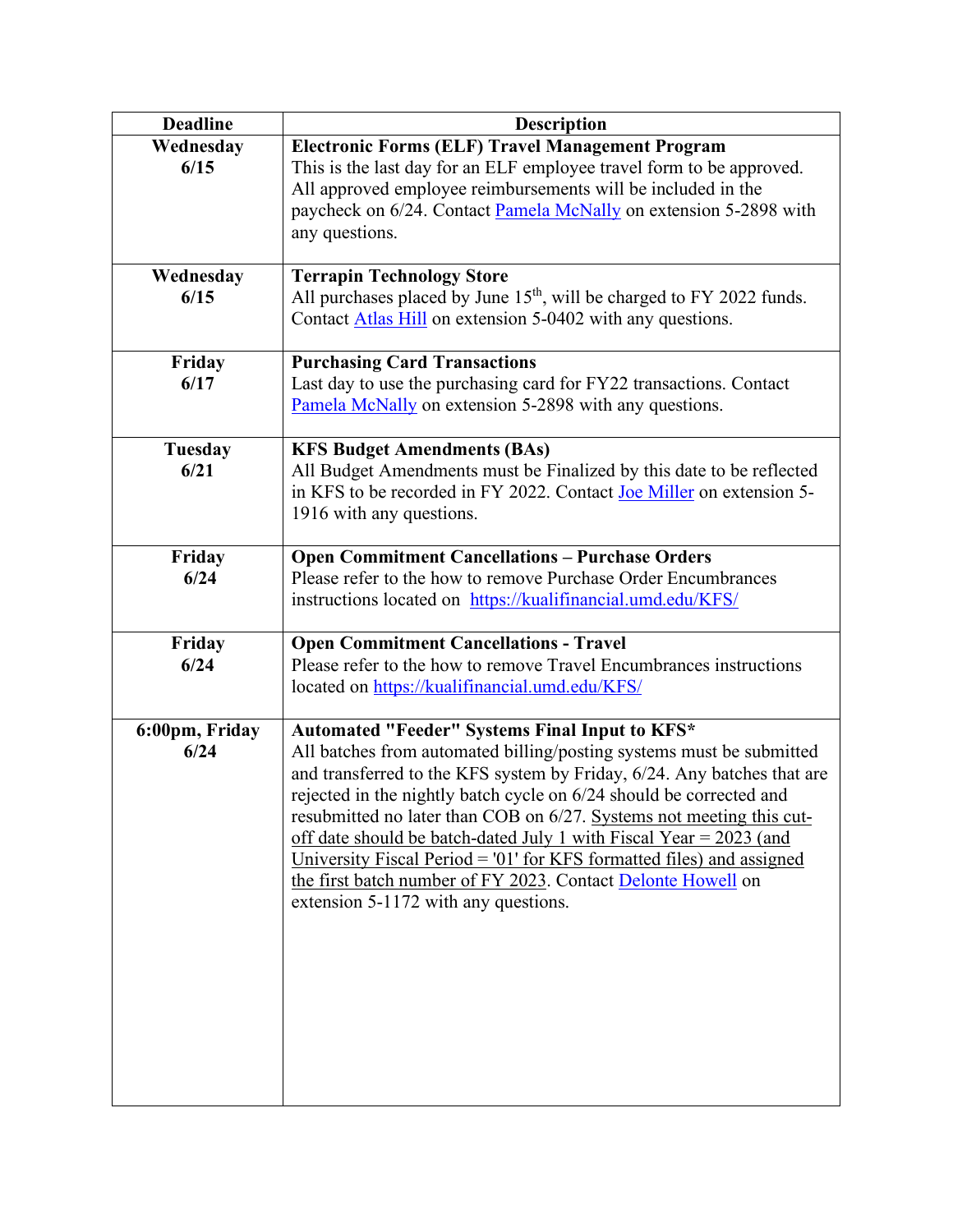| <b>Deadline</b>        | <b>Description</b>                                                                                                                                                                                                                                                           |
|------------------------|------------------------------------------------------------------------------------------------------------------------------------------------------------------------------------------------------------------------------------------------------------------------------|
| <b>Monday</b>          | KFS Financial Documents (DI, GEC, JV, IB, SB, TOF, ST)                                                                                                                                                                                                                       |
| 6/27                   | All Financial Documents must be received by Central Administration<br>by this date to be included in the June 30 (Period 12) closing. Please<br>keep in mind the workflow process in KFS and allow sufficient time for<br>your department approvers to review the documents. |
|                        | * <i>Reviewers</i> * – Please act on the items in your Action List. Other<br>Campus Units depend on you to review and approve documents in a<br>timely manner as they may be affected if their accounts are on the<br>document as well.                                      |
|                        | Contact Janice Oakley on extension 5-8860 with any questions<br>regarding Salary Transfers and <b>Kathy Moody</b> on extension 5-2595 with<br>any questions on the DI, GEC, AV, IB, SB and TOF.                                                                              |
| 4:00 pm, Monday        | <b>Procurement Card*</b>                                                                                                                                                                                                                                                     |
| 6/27                   | All procurement card reallocations for the statement-billing period<br>ending 06/25/22 must be completed on the Procurement Card Web Site<br>by 4:00 pm on Monday, $6/27$ .<br>Contact Pamela McNally on extension 5-2898 with any questions.                                |
| <b>Monday</b>          | <b>Auto Disapprove – Payment Requests (PREQ)</b>                                                                                                                                                                                                                             |
| 6/27                   | All Payment Requests (PREQs) that have not been approved by Fiscal<br>Officers will be automatically disapproved in KFS during the nightly<br>cycle.                                                                                                                         |
| <b>Tuesday</b><br>6/28 | <b>Auto Disapprove - Financial Documents</b><br>All Financial Documents that have been submitted to Central                                                                                                                                                                  |
|                        | Administration after the cutoff date of Monday, 6/27 will be<br>automatically disapproved in KFS during the nightly cycle.                                                                                                                                                   |
|                        | Please keep in mind the workflow process in KFS and allow sufficient<br>time for your department approvers to review the documents.                                                                                                                                          |
| Wednesday              | <b>Cash Receipts to Student Financial Services and Cashiering</b>                                                                                                                                                                                                            |
| 6/29                   | All cash receipts must be delivered to the Cashier's Office, 1115 Lee<br>Building by 4pm, Wednesday, 6/29, for inclusion in FY22. All cash<br>receipts received 6/30 will be processed for FY23. Contact Denise<br>Moore on extension 5-9017 with any questions.             |
| Friday                 | June Account Information Available on KFS Reports.                                                                                                                                                                                                                           |
| 7/1                    | KFS account information will be available. If there is a delay with the<br>posting of the data, an announcement will appear on <b>KFS Reports</b> and<br>Kualifinancial.umd.edu.                                                                                             |